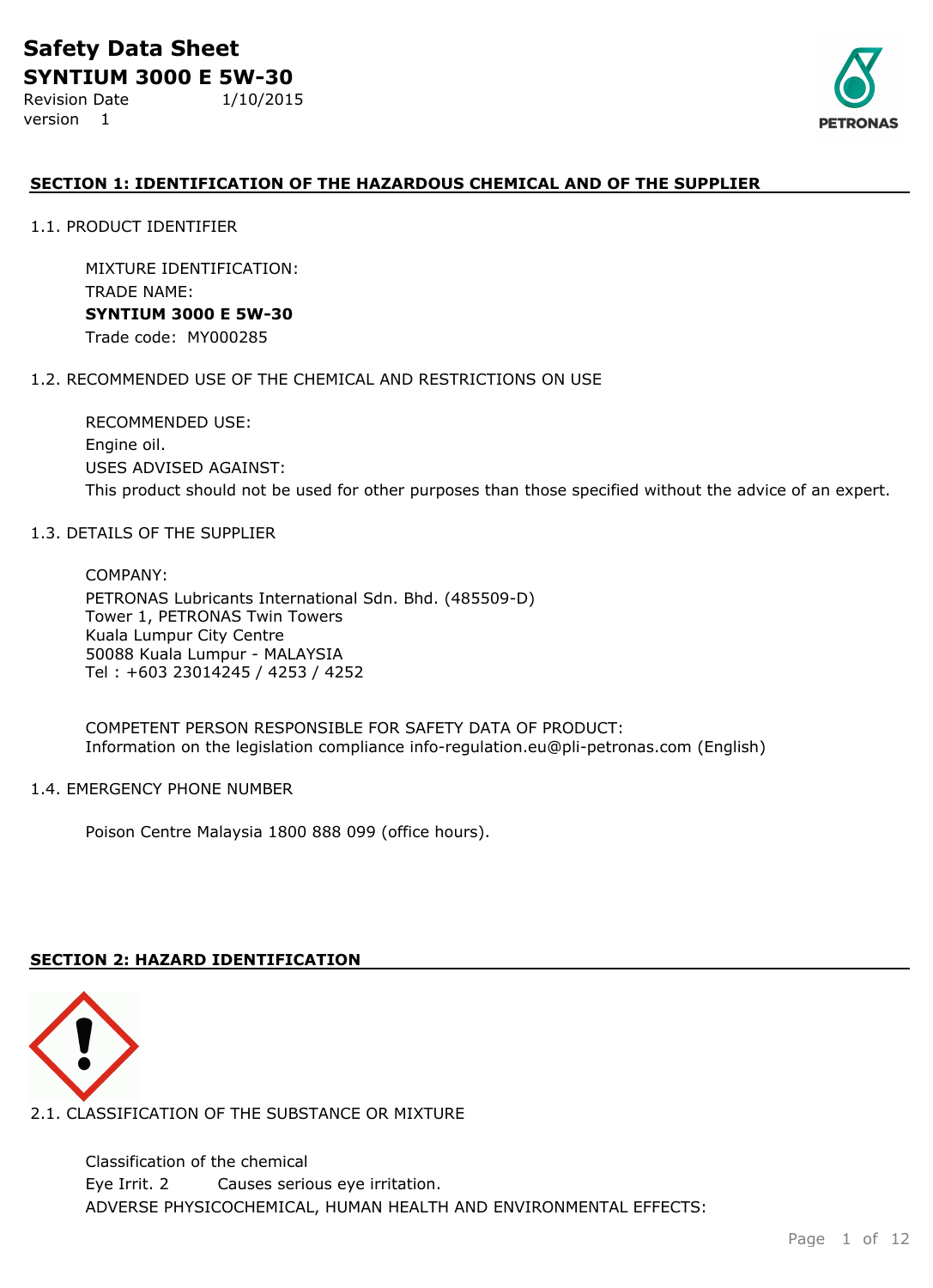Revision Date 1/10/2015 version 1



No other hazards

#### 2.2. LABEL ELEMENTS

**Symbols:**

 $\langle \rangle$ Warning

| <b>CODE</b> | <b>DESCRIPTION</b>                                                                             |
|-------------|------------------------------------------------------------------------------------------------|
| H319        | Causes serious eye irritation.                                                                 |
| <b>CODE</b> | <b>DESCRIPTION</b>                                                                             |
| P264.1      | Wash the hands thoroughly after handling.                                                      |
| P280        | Wear protective gloves/protective clothing/eye protection/face protection.                     |
|             | P305+P351+ IF IN EYES: Rinse cautiously with water for several minutes. Remove contact lenses, |
| P338        | if present and easy to do. Continue rinsing.                                                   |
| P337+P313   | If eye irritation persists: Get medical advice/attention.                                      |

#### 2.3. OTHER HAZARDS WHICH DO NOT RESULT IN A CLASSIFICATION

No other hazards

## **SECTION 3: COMPOSITION & INFORMATION OF THE INGREDIENTS OF THE HAZARDOUS CHEMICAL**

3.1. SUBSTANCES

N.A.

3.2. MIXTURES

Severely refined mineral and/or synthetic oils, additives.

Hazardous components within the meaning of the GHS regulation and related classification:

| <b>QUANTITY</b>                                                                | <b>NAME</b>                                                                      |                                      | <b>IDENT, NUMB. CLASSIFICATION</b>                                      |
|--------------------------------------------------------------------------------|----------------------------------------------------------------------------------|--------------------------------------|-------------------------------------------------------------------------|
| 30.0-40.0 %                                                                    | Distillates (petroleum), hydrotreated heavy<br>paraffinic; Baseoil - unspecified | CAS:<br>64742-54-7<br>$EC:265-157-1$ | Asp. Tox. 1, H304                                                       |
| $1.0 - 2.0 %$                                                                  | Zinc bis[O-(6-methylheptyl)]<br>bis[O-(sec-butyl)] bis(dithiophosphate)          | CAS:<br>93819-94-4<br>EC:298-577-9   | Skin Irrit. 2, H315;<br>Eye Dam. 1, H318;<br>Aquatic Chronic 2,<br>H411 |
| $\Lambda$ $\Lambda$ $\Lambda$ $\Gamma$ $\Lambda$ $\Lambda$ $\Lambda$ $\Lambda$ | Not dangerous oils                                                               |                                      |                                                                         |

H-phrases and list of abbreviations: see heading 16. 40.0-50.0 % Not dangerous oils

## **SECTION 4: FIRST-AID MEASURES**

4.1. DESCRIPTION OF NECESSARY FIRST-AID MEASURES

IN CASE OF INGESTION: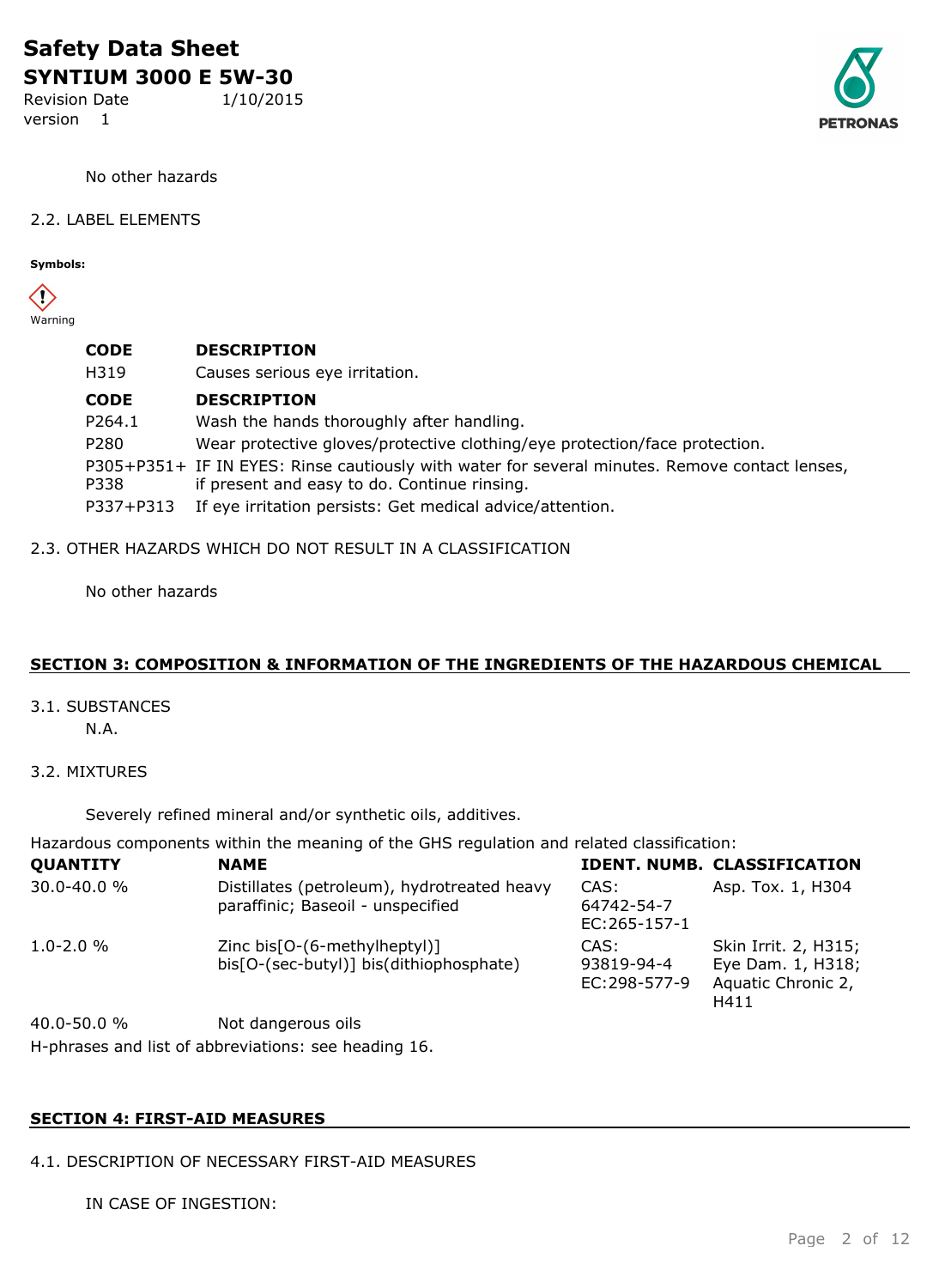Revision Date 1/10/2015

version 1



Do not induce vomiting to avoid aspiration into the respiratory tracts. Wash out thoroughly the mouth with water. Obtain immediate medical attention.

IN CASE OF EYES CONTACT:

Rinse thoroughly with plenty of water for at least 10 minutes keeping eyelids open. Remove contact lenses if this can be done easily. Obtain medical attention in case of development and persistence of pain and redness. In case of contact with hot product, rinse thoroughly with plenty of water to dissipate heat. Obtain immediate medical attention to assess eye conditions and the correct treatment to be practiced. IN CASE OF SKIN CONTACT:

Remove contaminated clothes and shoes and rinse thoroughly with plenty of water and soap. IN CASE OF INHALATION:

Expose affected person to fresh air and obtain medical attention if necessary.

## 4.2. MOST IMPORTANT SYMPTOMS/EFFECTS, ACUTE AND DELAYED

Refer to section 11. Eye irritation Eye damages

4.3. INDICATION OF IMMEDIATE MEDICAL ATTENTION AND SPECIAL TREATMENT NEEDED, IF NECESSARY

Refer to section 4.1.

In case of accident or unwellness, seek medical advice immediately (show directions for use or safety data sheet if possible).

## **SECTION 5: FIRE-FIGHTING MEASURES**

## 5.1. EXTINGUISHING MEDIA

This product has no special fire risk. In case of fire use foam, carbon dioxide, dry chemical powder and water mist.

Cool down with water the containers don't get involved in fire to avoid their possible explosion.

Avoid high pressure water jet. Use water jet only to cool down surfaces exposed to fire.

SUITABLE EXTINGUISHING MEDIA: Water. Carbon dioxide (CO2). UNSUITABLE EXTINGUISHING MEDIA:

None in particular.

## 5.2. SPECIAL HAZARDS ARISING FROM THE CHEMICAL

Don't breathe combustion fumes: fire can form harmful compounds. Do not inhale explosion and combustion gases. Burning produces heavy smoke.

## 5.3. SPECIAL PROTECTIVE ACTIONS FOR FIRE-FIGHTERS

Use suitable breathing apparatus .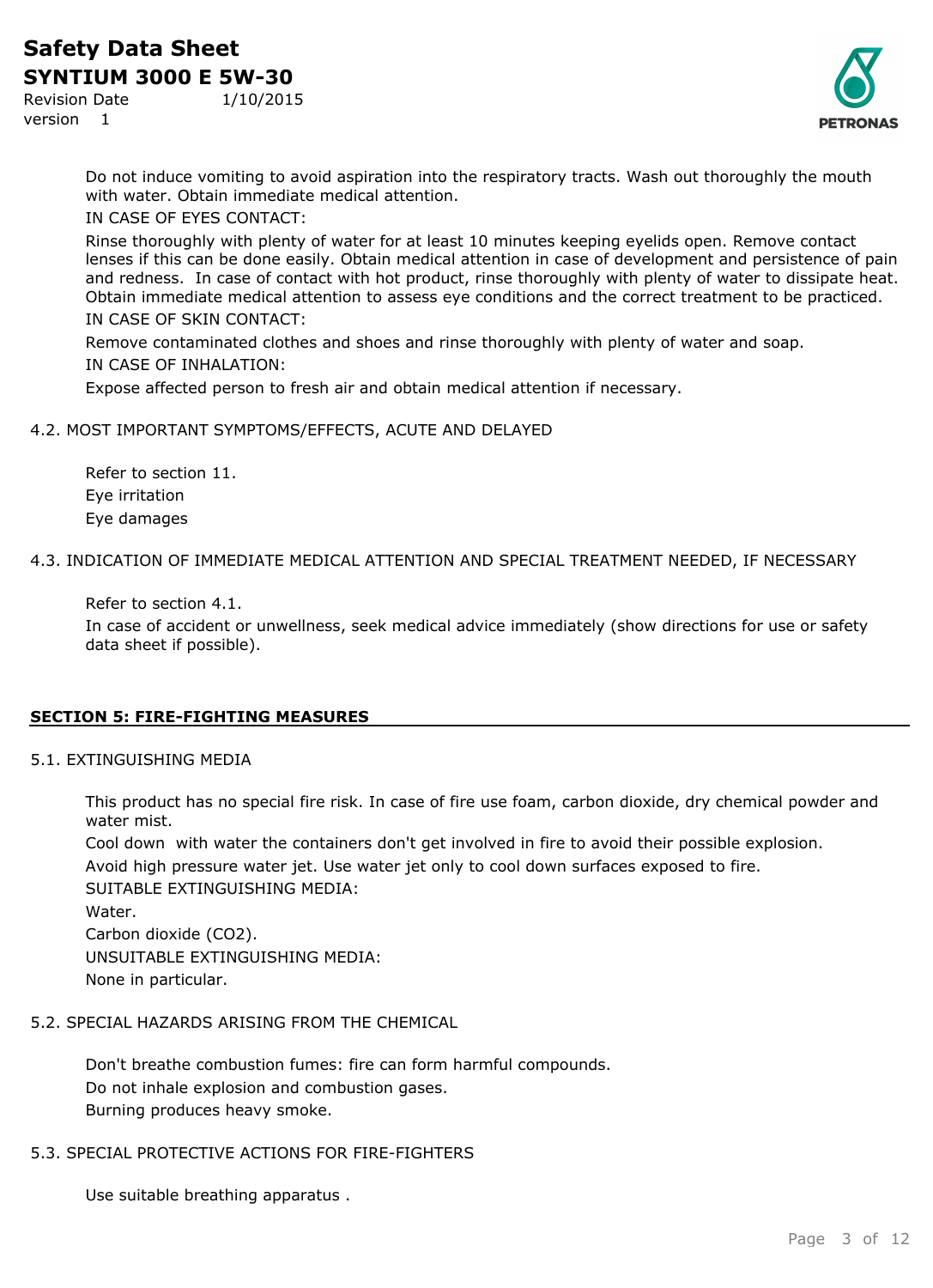Revision Date 1/10/2015 version 1



Collect contaminated fire extinguishing water separately. This must not be discharged into drains. Move undamaged containers from immediate hazard area if it can be done safely.

## **SECTION 6: ACCIDENTAL RELEASE MEASURES**

#### 6.1. PERSONAL PRECAUTIONS, PROTECTIVE EQUIPMENT AND EMERGENCY PROCEDURES

Avoid ingestion of product. Avoid contact with skin and eyes by wearing appropriate protective clothing. Avoid to breathe fumes and aereosols. Surfaces on which the product has been spilled may become slippery. Wear personal protection equipment.

See protective measures under point 7 and 8.

#### 6.2. ENVIRONMENTAL PRECAUTIONS

Do not allow to enter into soil/subsoil. Do not allow to enter into surface water or drains. Retain contaminated washing water and dispose it. In case of gas escape or of entry into waterways, soil or drains, inform the responsible authorities.

# 6.3. METHODS AND MATERIAL FOR CONTAINMENT AND CLEANING UP

Avoid flame and/or spark near leak and produced waste. Do not smoke. In case of large spills dike, absorb and shovel up into suitable containers for disposal. Contain small spills with absorbent material. Put dirty material in suitable container. Dispose of dirty material in accordance with local or national regulations.

#### **SECTION 7: HANDLING AND STORAGE**

## 7.1. PRECAUTIONS FOR SAFE HANDLING

Avoid ingestion. Avoid frequent and prolonged skin contact and contact with eyes. Provide adequate ventilation to avoid mist or aereosol. Don't smoke or use spare flames; avoid contct with spark or other sources of ignition. Don't work near open container to avoid high concentration of vapours. Don't eat or drink during use.

## 7.2. CONDITIONS FOR SAFE STORAGE, INCLUDING ANY INCOMPATIBILITIES

Store under cover in the original container securely closed away from heat and sources of ignition. Do not store in the open air. Assure a correct ventilation of premises and the control of possible leak. Keep out of flame or spark and avoid the accumulation of electrostatic charges. Keep out of reach of children and away from food and drink.

## **SECTION 8: EXPOSURE CONTROLS AND PERSONAL PROTECTION**

#### 8.1. CONTROL PARAMETERS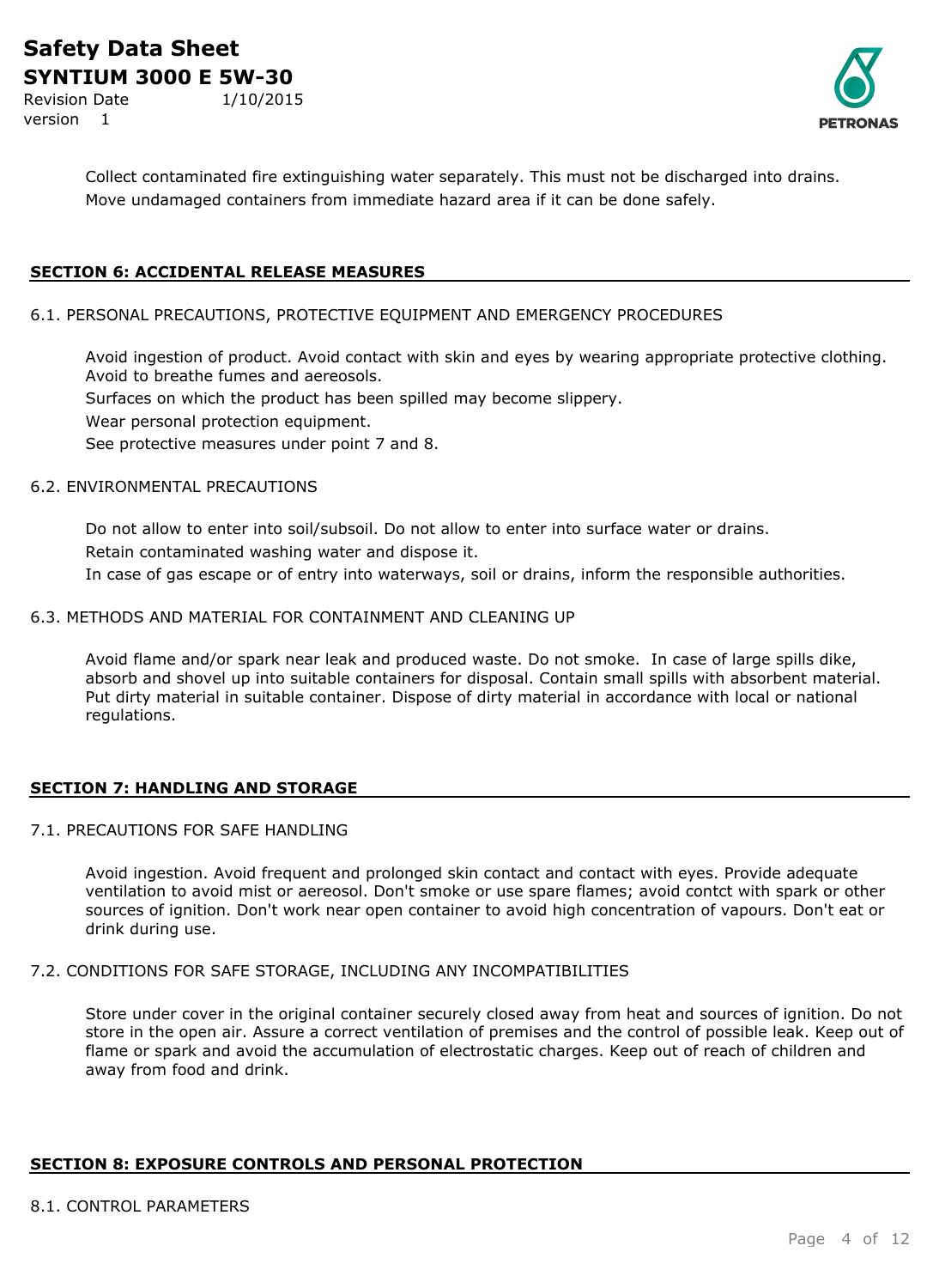Revision Date 1/10/2015 version 1



OEL: oil mists - TLV/TWA (8 h) : 5 mg/m3 - TLV/STEL: 10 mg/m3

No Data Available

## 8.2. INDIVIDUAL PROTECTION MEASURES, SUCH AS PERSONAL PROTECTIVE EQUIPMENT (PPE)

## APPROPRIATE ENGINEERING CONTROLS:

Avoid production and diffusion of mist and aerosol with utilization of localized ventilation/aspiration or other required precautions. Adopt all required precaution to avoid product immission in environment (e.g., blasting systems, catch basins, ...).

EYE PROTECTION:

Chemical goggles and face shield in case of oil splashes.

PROTECTION FOR SKIN:

Wear suitable protective clothing (for further information, refer to CEN-EN 14605); change it immediately in case of large contamination and wash it before subsequent use.

Practice reasonable personal cleanliness.

PROTECTION FOR HANDS:

Wear suitable gloves (i.e. neoprene, nitrile). Gloves should be changed when they show wear. The kind of gloves and the term of use must be decided from employer with regard to processing and to allow for DPI legislation and glove producer's indications. Wear gloves only with clean hands.

RESPIRATORY PROTECTION:

None required under normal conditions of use. Use approved full face respirator with organic vapour filter cartridge if the recommended exposure limits are exceeded.

ENVIRONMENTAL EXPOSURE CONTROLS:

Refer to technical precautions and also to sections 6.2, 6.3, 7.2, 12 and 13.

## **SECTION 9: PHYSICAL AND CHEMICAL PROPERTIES**

| <b>CHEMICAL-PHYSICAL</b><br><b>PROPERTY</b>       | <b>VALUE</b>        | <b>METHOD</b> |
|---------------------------------------------------|---------------------|---------------|
| PHYSICAL STATE                                    | LIQUID              |               |
| APPEARANCE AND COLOUR                             | <b>VISCOUS</b>      |               |
| <b>ODOUR</b>                                      | <b>NOT RELEVANT</b> |               |
| <b>ODOUR THRESHOLD</b>                            | <b>NOT RELEVANT</b> |               |
| <b>PH</b>                                         | N.A.                |               |
| MELTING POINT / FREEZING<br><b>POINT</b>          | N.A.                |               |
| INITIAL BOILING POINT AND<br><b>BOILING RANGE</b> | >300 °C (572 °F)    | (ASTM D1120)  |
| <b>FLASH POINT</b>                                | 230 °C (446 °F)     | (ASTM D92)    |
| <b>EVAPORATION RATE</b>                           | N.A.                |               |
| UPPER/LOWER FLAMMABILITY                          | N.A.                |               |
| OR EXPLOSIVE LIMITS                               |                     |               |
| <b>VAPOUR DENSITY</b>                             | N.A.                |               |
| <b>VAPOUR PRESSURE</b>                            | N.A.                |               |
| <b>DENSITY</b>                                    | 0.860 G/CM3         | (ASTM D4052)  |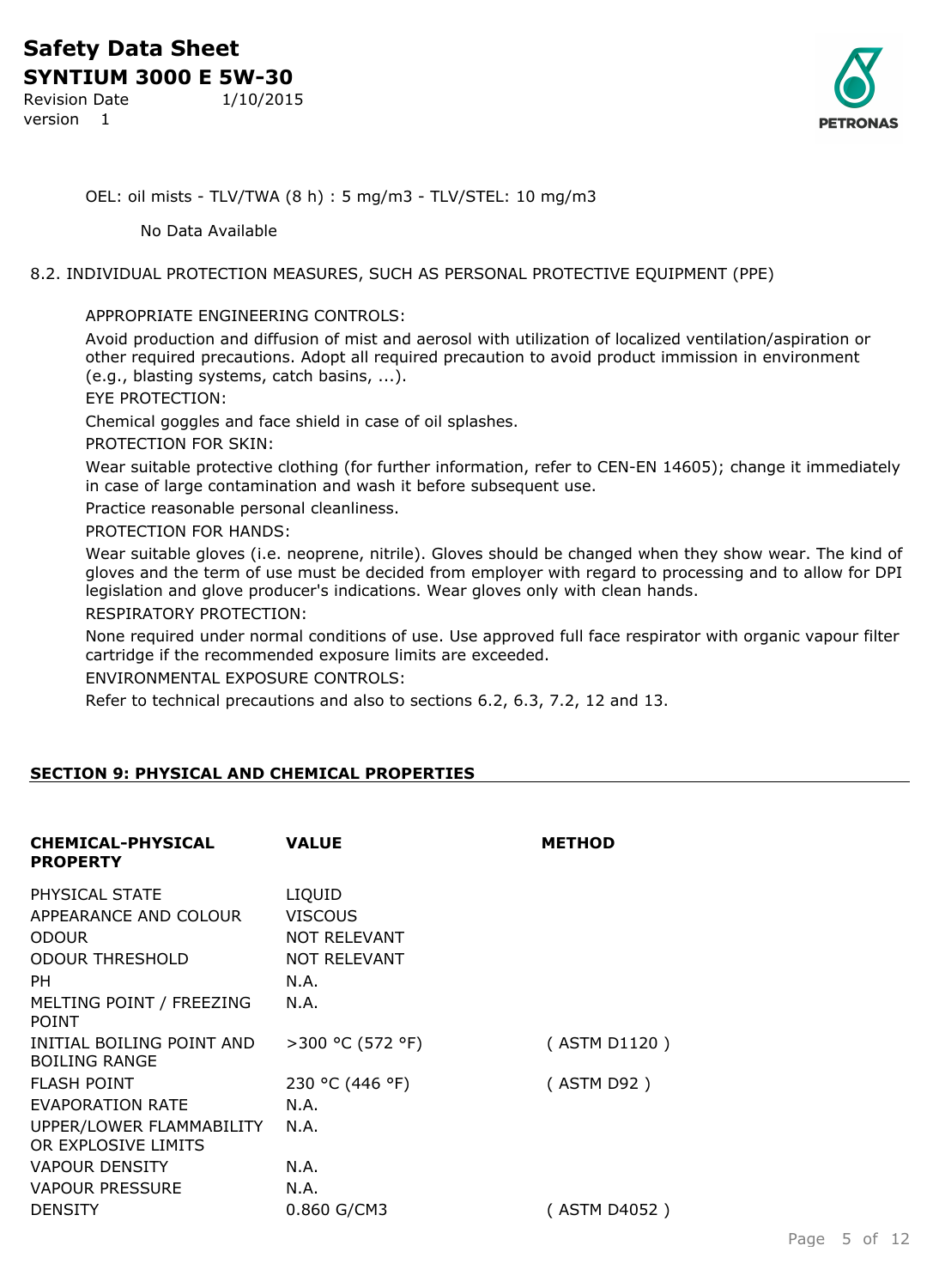Revision Date 1/10/2015 version 1



SOLUBILITY IN WATER **INSOLUBLE** SOLUBILITY IN OIL N.A. PARTITION COEFFICIENT (N-OCTANOL/WATER) N.A. AUTO-IGNITION TEMPERATURE N.A. DECOMPOSITION **TEMPERATURE** N.A. KINEMATIC VISCOSITY AT 100°C KINEMATIC VISCOSITY AT 40°C N.A. EXPLOSIVE PROPERTIES N.A. OXIDIZING PROPERTIES N.A. SOLID/GAS FLAMMABILITY N.A.

11.5 CST ASTM D445

## **SECTION 10: STABILITY AND REACTIVITY**

#### 10.1. REACTIVITY

Read carefully all information provided in other sections of heading 10.

#### 10.2. CHEMICAL STABILITY

The product is stable under normal conditions of use.

#### 10.3. POSSIBILITY OF HAZARDOUS REACTIONS

Not expected under normal conditions of use.

#### 10.4. CONDITIONS TO AVOID

This product must be kept far from heat sources. In any case, avoid exposing product to temperatures above the flash point.

## 10.5. INCOMPATIBLE MATERIALS

Strong oxidizing agents, hard acids and bases.

#### 10.6. HAZARDOUS DECOMPOSITION PRODUCTS

Oxides of carbon, compounds of sulphur, phosphorus, nitrogen and hydrogen sulfide.

#### **SECTION 11: TOXICOLOGICAL INFORMATION**

## 11.1. INFORMATION ON TOXICOLOGICAL EFFECTS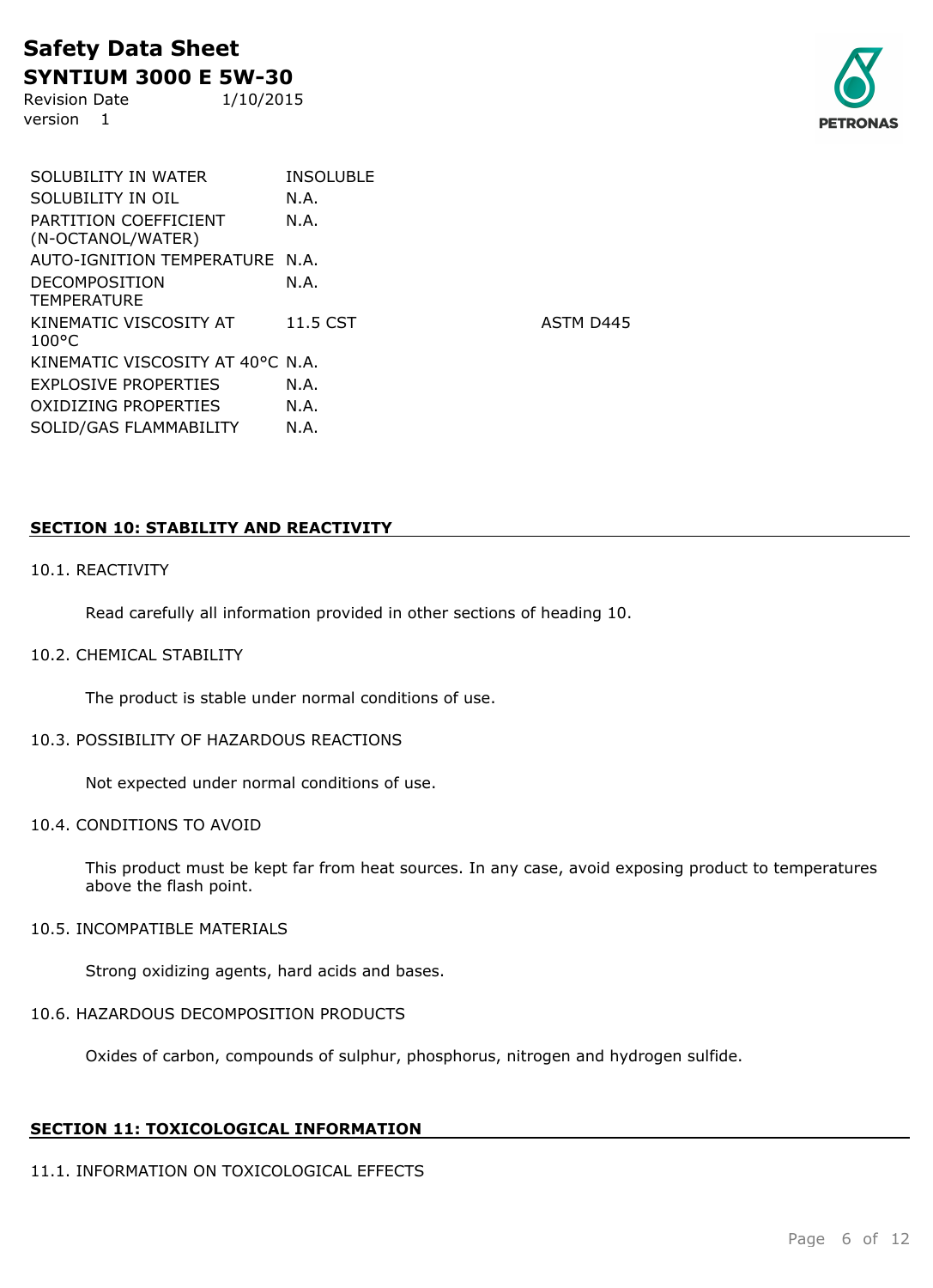# **Safety Data Sheet**

**SYNTIUM 3000 E 5W-30** Revision Date 1/10/2015

version 1



## ACUTE TOXICITY:

This product is not classified in this hazard class. Unlike to cause harm if accidentally swallowed in small doses, though ingestion of large quantities may cause gastro-intestinal effects.

## SKIN CORROSION OR IRRITATION:

This product is not classified in this hazard class, but prolonged or repeated skin contact sometimes may cause irritations and dermatitis.

SERIOUS EYE DAMAGE OR EYE IRRITATION: The product is irritating.

RESPIRATORY SENSITIZATION: This product is not classified in this hazard class.

SKIN SENSITIZATION: This product is not classified in this hazard class.

GERM CELL MUTAGENICITY:

Based on available data, the classification criteria are not met.

CARCINOGENICITY: Based on available data, the classification criteria are not met.

REPRODUCTIVE TOXICITY:

Based on available data, the classification criteria are not met.

#### SPECIFIC TARGET ORGAN TOXICITY (STOT) – SINGLE EXPOSURE:

This product is not classified in this hazard class, but inhalation of mists and vapours generated at elevated temperatures sometimes may cause respiratory irritation.

SPECIFIC TARGET ORGAN TOXICITY (STOT) – REPEATED EXPOSURE: This product is not classified in this hazard class.

ASPIRATION HAZARD: This product is not classified in this hazard class.

Toxicological information on main components of the mixture: No Data Available

## **SECTION 12: ECOLOGICAL INFORMATION**

## 12.1. TOXICITY

Eco-Toxicological Information: This product is not classified dangerous for the environment.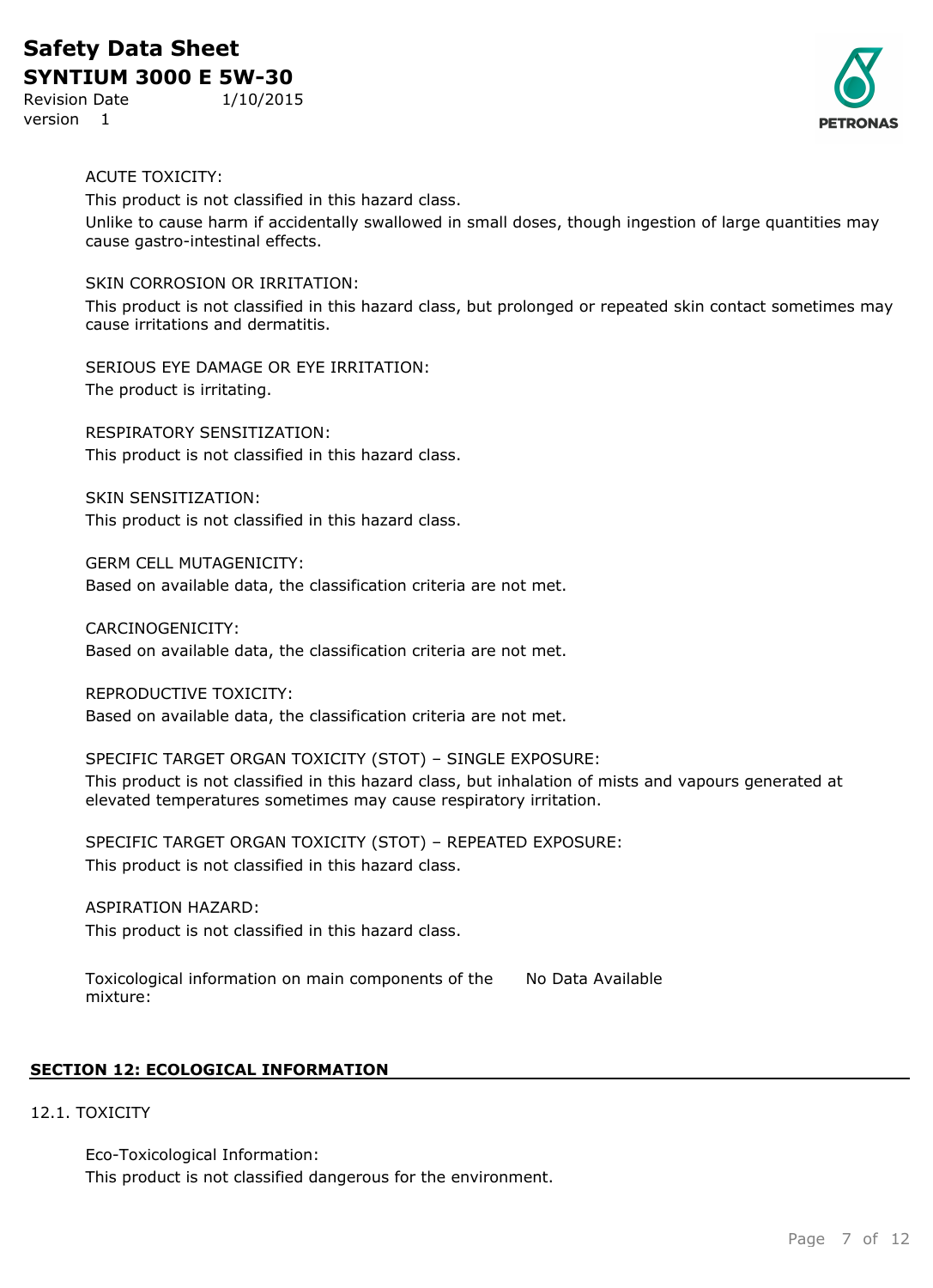Revision Date 1/10/2015

version 1



List of Eco-Toxicological properties of the product No Data Available

## 12.2. PERSISTENCE AND DEGRADABILITY

Data on biodegradability of product are not available.

## 12.3. BIOACCUMULATIVE POTENTIAL

Not available.

## 12.4. MOBILITY IN SOIL

Because the dispersion in the environment may result in contamination of environmental matrix (soil, subsoil, surface water and groundwater), do not release in the environment.

## 12.5. OTHER ADVERSE EFFECTS

No effect known.

## **SECTION 13: DISPOSAL CONSIDERATIONS**

#### 13.1. DISPOSAL METHODS

Prevent contamination of soil, drains and surface waters. Do not discharge in sewers, tunnels or water courses. Dispose in accordance with local or national regulations via authorised person/licensed waste disposal contractor.

The used product is to be considered a special waste to be classified in accordance to Directive 2008/98/EC on wastes and related legislation.

Recover if possible. In so doing, comply with the local and national regulations currently in force.

## **SECTION 14: TRANSPORT INFORMATION**

14.1. UN NUMBER

N/A

## 14.2. UN PROPER SHIPPING NAME

ADR-Shipping Name: N/A IATA-Technical name: N/A IMDG-Technical name: N/A

#### 14.3. TRANSPORT HAZARD CLASS(ES)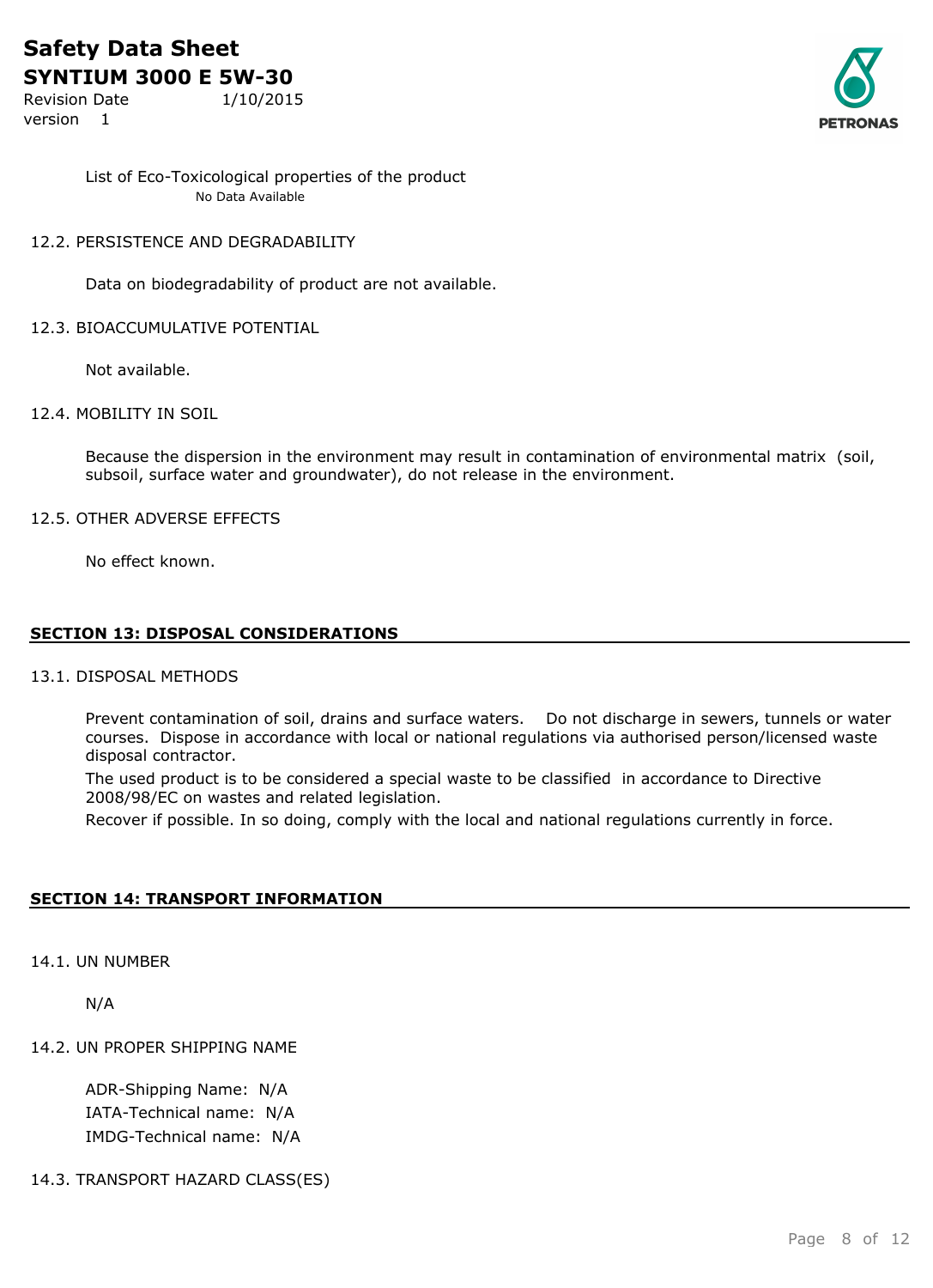Revision Date 1/10/2015 version 1



| ADR-Class:  | N/A |
|-------------|-----|
| IATA-Class: | N/A |
| IMDG-Class: | N/A |

## 14.4. PACKING GROUP, IF APPLICABLE

| ADR-Packing Group:  | N/A |
|---------------------|-----|
| IATA-Packing group: | N/A |
| IMDG-Packing group: | N/A |

## 14.5. ENVIRONMENTAL HAZARDS

| Toxic ingredients quantity:      |    | 0.00 |      |
|----------------------------------|----|------|------|
| Very toxic ingredients quantity: |    |      | 0.00 |
| Marine pollutant:                | N٥ |      |      |
| <b>Environmental Pollutant:</b>  |    | N.A. |      |

## 14.6. TRANSPORT IN BULK ACCORDING TO ANNEX II OF MARPOL73/78 AND THE IBC CODE

|--|--|

## 14.7. SPECIAL PRECAUTIONS FOR USER

| Road and Rail (ADR-RID):            |     |     |     |
|-------------------------------------|-----|-----|-----|
| ADR-Label:                          | N/A |     |     |
| ADR - Hazard identification number: |     |     | N/A |
| <b>ADR Tunnel Restriction Code:</b> |     | N/A |     |
| Air (IATA):                         |     |     |     |
| IATA-Passenger Aircraft:            |     | N/A |     |
| IATA-Cargo Aircraft:                |     | N/A |     |
| IATA-Label:                         | N/A |     |     |
| IATA-Subrisk:                       | N/A |     |     |
| IATA-Erg: N/A                       |     |     |     |
| IATA-Special Provisions:            |     | N/A |     |
| Sea (IMDG):                         |     |     |     |
| IMDG-Stowage Code:                  |     | N/A |     |
| IMDG-Stowage Note:                  |     | N/A |     |
| IMDG-Subrisk:                       | N/A |     |     |
| <b>IMDG-Special Provisions:</b>     |     | N/A |     |
| IMDG-Page:                          | N/A |     |     |
| IMDG-Label:                         | N/A |     |     |
| IMDG-EMS:                           | N/A |     |     |
| IMDG-MFAG:                          | N/A |     |     |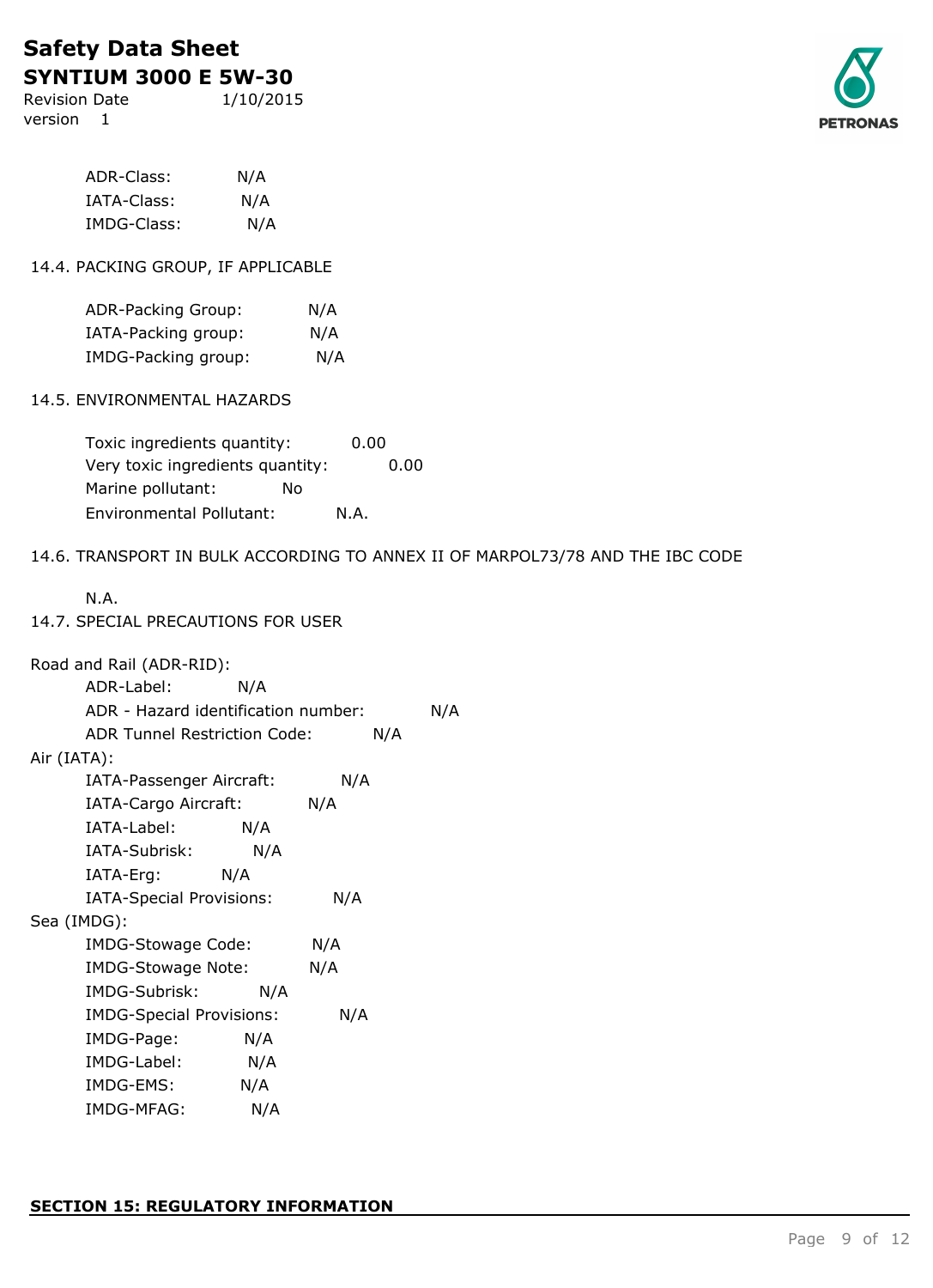**PETRONAS** 

Revision Date 1/10/2015 version 1

15.1. SAFETY, HEALTH AND ENVIRONMENTAL REGULATIONS SPECIFIC FOR THE PRODUCT IN QUESTION

P.U. (A) 310/2013 Occupational Safety and Health (Classification, Labelling and Safety Data Sheets of Hazardous Chemicals)

ACT 514 Occupational Safety and Health Act 1994, Factories and Machinery Act 1974 and all following updates

P.U. (A) 131/2000 Occupational Safety and Health (Use and Standards of Exposure of Chemicals Hazardous to Health)

P.U. (A) 294/2005 Regulation of the Environmental Quality (Scheduled Wastes) and all following updates ACT 127 of the Environmental Quality Act 1974

P.U. (A) 39/1996 of the Occupational Safety and Health (Control of Industrial Major Accident Hazards)

## **SECTION 16: OTHER INFORMATION**

The mineral base oils contained in this product are severely refined and are therefore not to be considered as carcinogen. They contain less than 3% DMSO extract according to IP 346 method ("Determination of polycyclic aromatics in unused lubricating base oils and asphaltene free petroleum fractions – Dimethyl sulphoxide extraction refractive index method", Institute of Petroleum, London). Sheet complies with the criteria of P.U. (A) 310/2013 (CLASS Regulation).

This document was prepared by a competent person who has received appropriate training.

This product must not be used in applications other than recommended without first seeking the advice of the Technical Department.

Date of preparation of the first SDS: 10/1/2015

Date of revision of this SDS: 10/1/2015

This MSDS cancels and replaces any preceding release.

This product must be stored, handled and used according to correct industrial hygienic practices and in compliance with laws in force.

The information contained herein is based on the present state of our knowledge and is intended to describe our products from the point of view of safety requirements. It should not therefore be considered as any guarantee of specific properties.

Key literature references and sources: None

Caption about heading 3 and H–statements:

## **CODE DESCRIPTION**

- H304 May be fatal if swallowed and enters airways.
- H315 Causes skin irritation.
- H318 Causes serious eye damage.
- H319 Causes serious eye irritation.
- H411 Toxic to aquatic life with long lasting effects.

Legend to abbreviations and acronyms used in the safety data sheet:

ACGIH: American Conference of Governmental Industrial Hygienists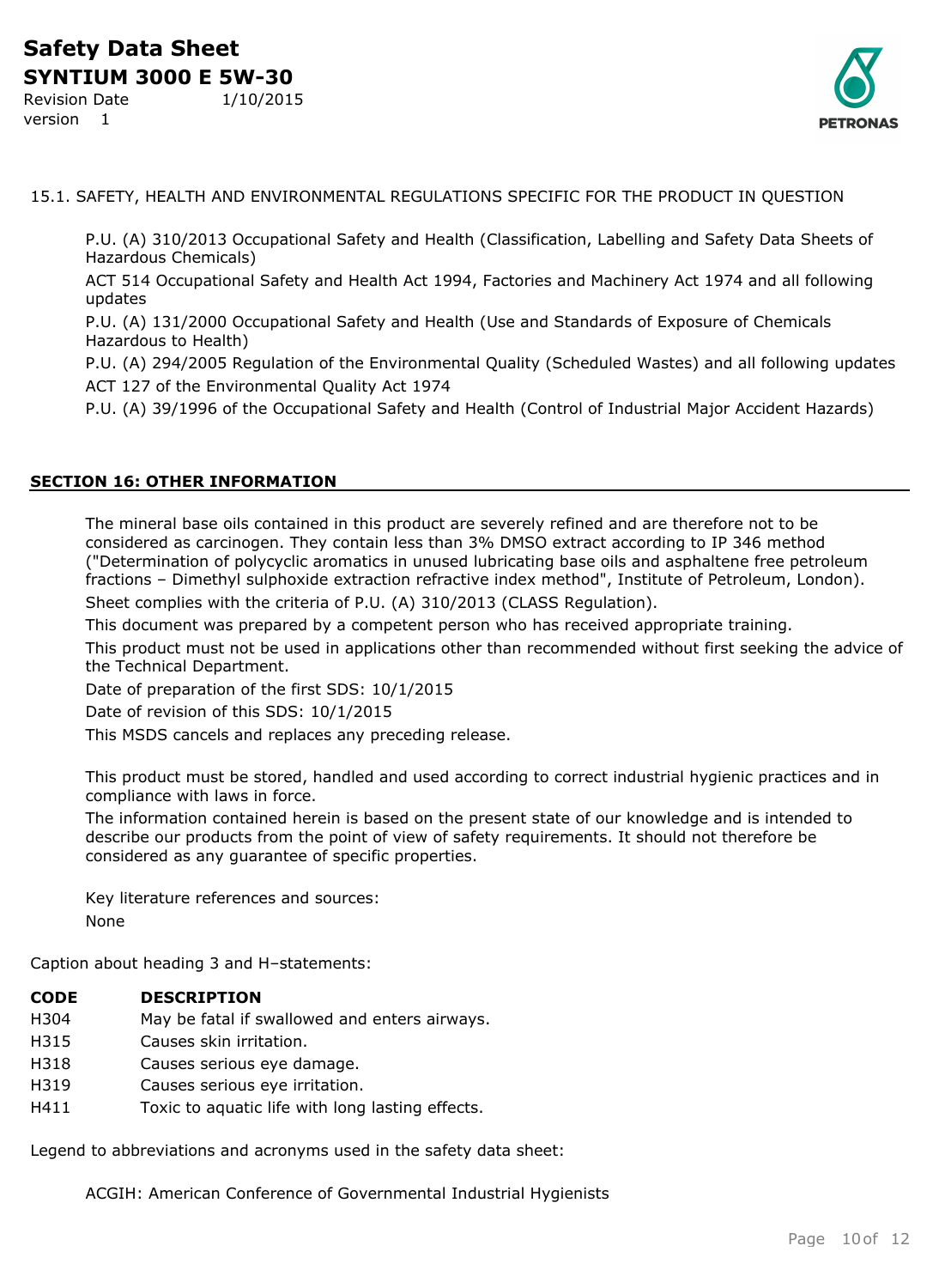# **Safety Data Sheet**

**SYNTIUM 3000 E 5W-30** Revision Date 1/10/2015

version 1



ADR: European Agreement concerning the International Carriage of Dangerous Goods by Road. AND: European Agreement concerning the International Carriage of Dangerous Goods by Inland Waterways ATE: Acute Toxicity Estimate BCF: Biological Concentration Factor BEI: Biological Exposure Index BOD: Biochemical Oxygen Demand CAS: Chemical Abstracts Service (division of the American Chemical Society). CAV: Poison Center CE: European Community CLP: Classification, Labeling, Packaging. CMR: Carcinogenic, Mutagenic and Reprotoxic COD: Chemical Oxygen Demand COV: Volatile Organic Compound CSA: Chemical Safety Assessment CSR: Chemical Safety Report DMEL: Derived Minimal Effect Level DNEL: Derived No Effect Level. DPD: Dangerous Preparations Directive DSD: Dangerous Substances Directive EC50: Half Maximal Effective Concentration ECHA: European Chemicals Agency EINECS: European Inventory of Existing Commercial Chemical Substances. ES: Exposure Scenario GefStoffVO: Ordinance on Hazardous Substances, Germany. GHS: Globally Harmonized System of Classification and Labeling of Chemicals. IARC: International Agency for Research on Cancer IATA: International Air Transport Association. IATA-DGR: Dangerous Goods Regulation by the "International Air Transport Association" (IATA). IC50: half maximal inhibitory concentration ICAO: International Civil Aviation Organization. ICAO-TI: Technical Instructions by the "International Civil Aviation Organization" (ICAO). IMDG: International Maritime Code for Dangerous Goods. INCI: International Nomenclature of Cosmetic Ingredients. IRCCS: Scientific Institute for Research, Hospitalization and Health Care KAFH: Keep away from heat KSt: Explosion coefficient. LC50: Lethal concentration, for 50 percent of test population. LD50: Lethal dose, for 50 percent of test population. LDLo: Leathal Dose Low N.A.: Not Applicable N/A: Not Applicable N/D: Not defined/ Not available NA: Not available NIOSH: National Institute for Occupational Safety and Health NOAEL: No Observed Adverse Effect Level